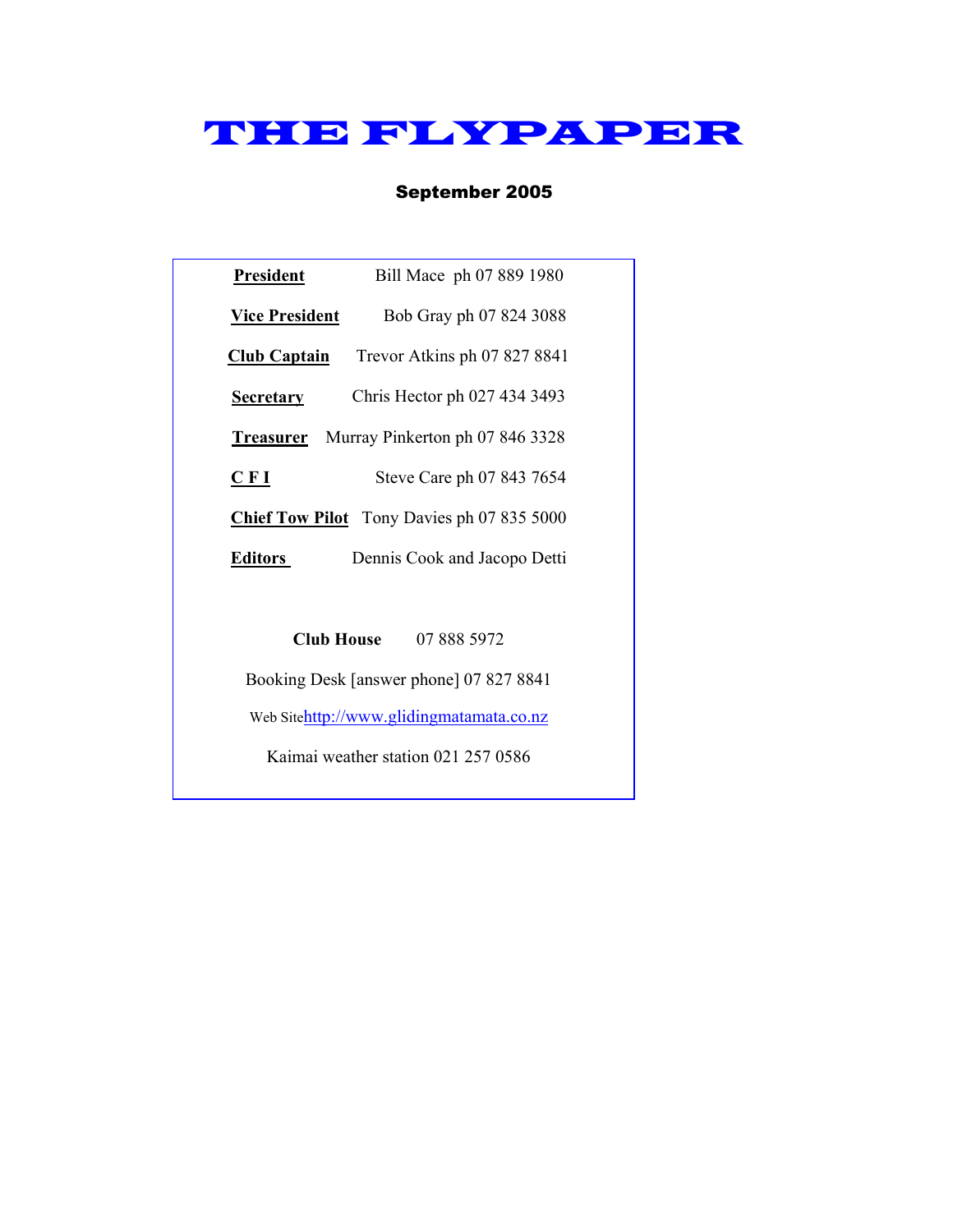## **From the Presidential Cockpit**

Firstly, thank you for the confidence shown in me by electing me as your President. I must say I'm extremely enthusiastic about the coming gliding season. There is going to be something there to give everyone their own challenges. And while flying never stops – weather permitting – the opening of the "new season" will come the first Saturday after daylight saving (8<sup>th</sup> Oct) and will be marked with an informal dinner at close of play. It will also be the opening of the Second Saturday Regatta series. Details further on….

Finalizing the Club Calendar for the season will be one of the focuses of the next committee meeting (held on the 3<sup>rd</sup> Wednesday of the month) I have already received some suggestions on what the committee might like to consider besides the regular and set events. I would welcome any more suggestions, by the  $20<sup>th</sup>$  of this month please. Bearing in mind fixed events being held at Matamata include: the SS regattas, of course; Regional Competitions in late November; Xmas camp, and the Nationals in January.

 To date we have had regular camps at Raglan and Waihi Beach. It's true, we have a marvellous playground surrounding our base, but there is much to be gained in furthering our flying experience from other fields with their own challenges. And one mustn't discount the social camaraderie that accompanies these "away trips". I welcome your views.

In the meantime the thermals are surprisingly good for this time of the year, so maybe I will see you up there having fun.

*Bill Mace*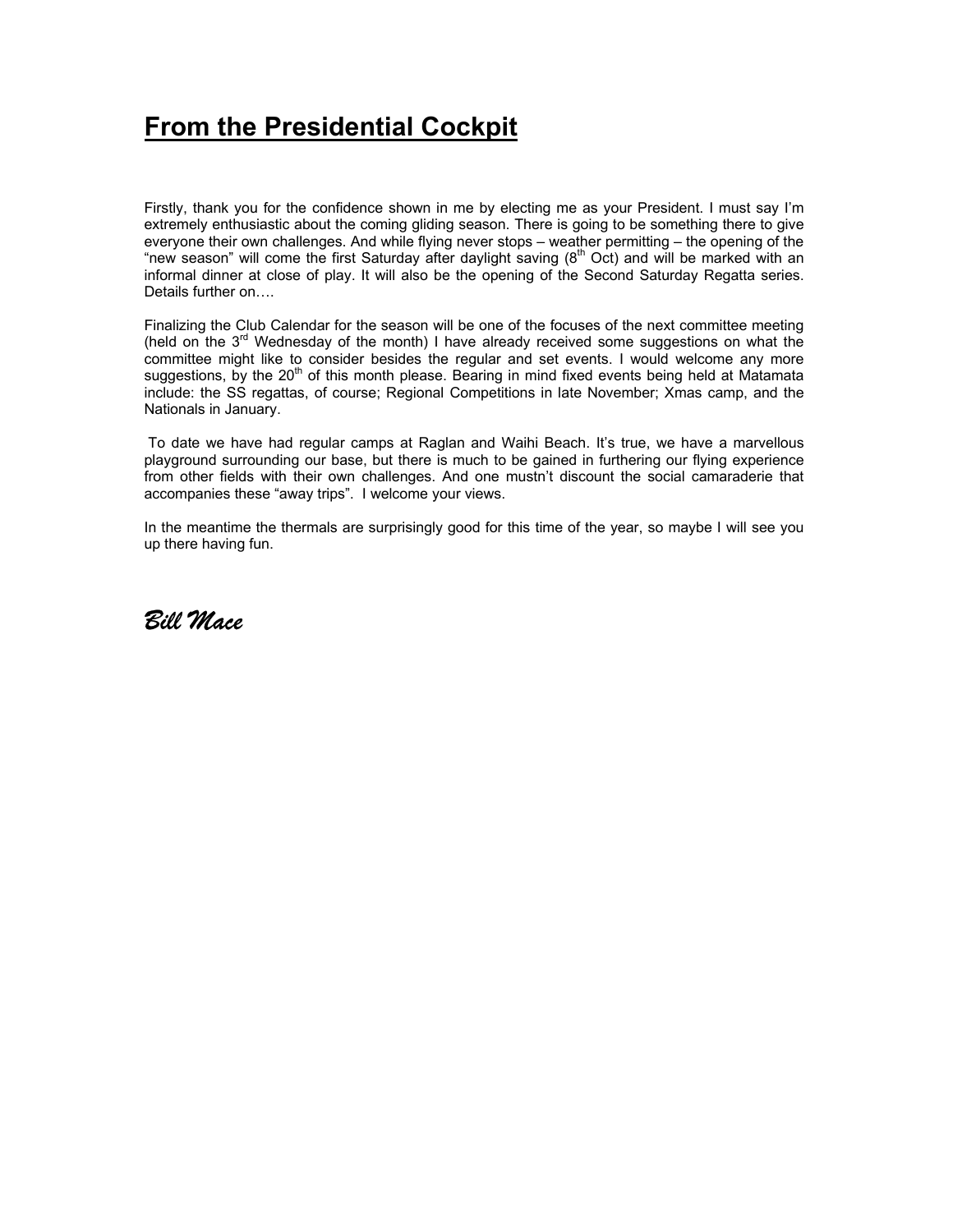## **Treasurer's Report**

The treasurer's 95 cents worth. (Less 12.5% GST, 31% provisional tax and 5% carbon tax = 54.5 cents)

### **Hi all,**

Welcome to the new committee and a big thankyou to Anna for her leadership over the last couple of years.

I must say it is a relief to have the AGM over for another year. A lot of paperwork happened behind the scenes…

The subs invoices have been sent out and only about half have been paid so to those half, thankyou, for that other half please pay as soon as possible as we need to know the numbers for gliding kiwi etc. Please save me and yourself the embarrassment of me having to ring you chasing the dollars!!!

I have attached the subscription form again, if you have any queries please ring me on 07 847 4888 at work or email me on (mk\_pinkerton@clear.net.nz)

I see in the mail yet another avgas price increase of 7 cents per litre! As BZA drinks more liquid than you do in the bar after flying we need to be very organised on the flight line so that BZA isn't stop starting and idling and therefore wasting fuel.

Hopefully avgas will drop again, like petrol at the pump, we don't want to put tow prices up but we may have to. The committee and tug master will keep an eye on it and keep you informed



[Never under estimate the power of money and never under estimate the power of work that Murray does.

Ed.]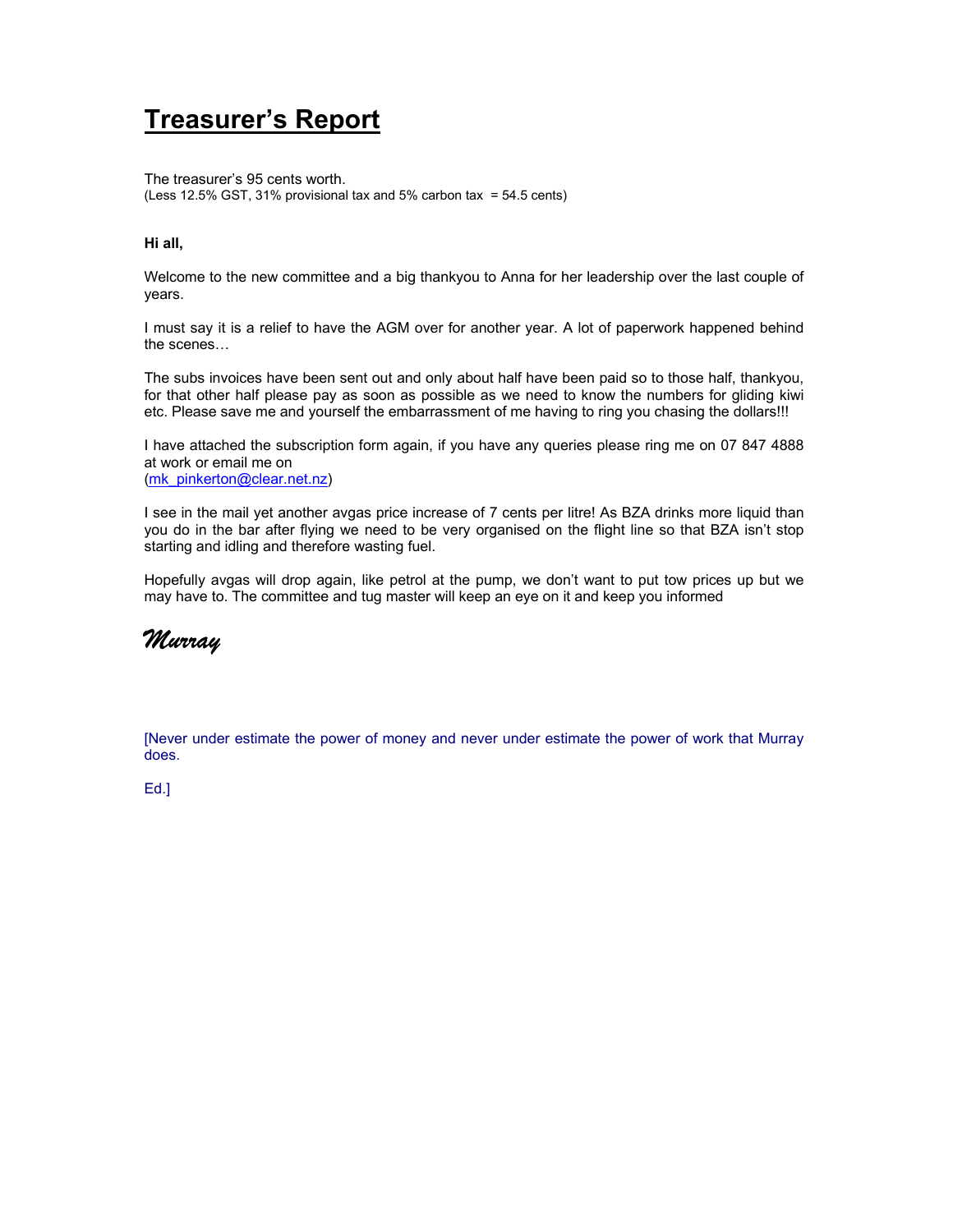## **What's Up Doc**

There is a terrific calendar ahead of us for the 05/06 soaring season. As always there will be something for everyone; fantastic weather, amazing thermals, wave as high as you want to go, personal challenges to be achieved and long time objectives to be met. As you can see below there is plenty happening this year.

### **Central Plateau Competition**

This is a fun competition in a fantastic part of the country run by the Taupo Gliding Club. If you have some time off and want some fun in late October and early November then contact Dennis Cook on 07 8236677 for details.

### **FRTO Course**

Flight Radio Telephone Operator's (FRTO) training. Contact Dominic on 07 8894995 for details and look ahead a few pages for a bit more information.

### **Soaring Season Start Celebration**

Check out the flyer from Trevor Atkins elsewhere in the Flypaper, this will be a fun day, be there!

### **Second Saturday Regatta**

This will be lot's of fun and is a great opportunity to get into a bit more X/C flying. Personally I'd like to see one single and one two-seater fly every day of this regatta (also known as a low key, fun competition). If you want to have a go it's on the second Saturday of every month except January starting in October and ending in April. If you want to use a club glider then let Steve know as soon as possible.

### **Northern Regionals**

This year we are having good weather for the whole week, if not I will be running naked down the main street of Epsom.

This competition will be held at the usual time of end of November and beginning of December. See the GNZ website for details or contact Dennis Cook, Ralph Gore or Bill Mace for details.

### **Christmas Camp**

This is another opportunity to do that big X/C, more to come next Flypaper.

### **National Championships**

This year the Nationals are being held at Matamata, they start at the end of January and run for about two weeks. This will be my first Nationals and I'm really looking forward to them. Even if you don't intend entering come along and help out or just support the Piako pilots who are competing.

### **Central Districts Regionals**

This is the last competition of the season. Myself and five other members attended the CDs this year and had some really fantastic flying. Keep this competition in mind if you have some free time at the end of February and into early March.

### **CFI BITS N PIECES**

### **CURRENCY**

Spring is the time of year that most of us brush off the cobwebs and see if we can catch the first taste of good thermals. It is also the time of year, when we are most un-current. If you have only clocked up a few hours over the last year this is generally not a problem, so long as your ambitions match your condition.

The following is a good guide, and comes straight from the GNZ BFR Advisory Circular.

### **"TRAINING-CONDITION BAROMETER"**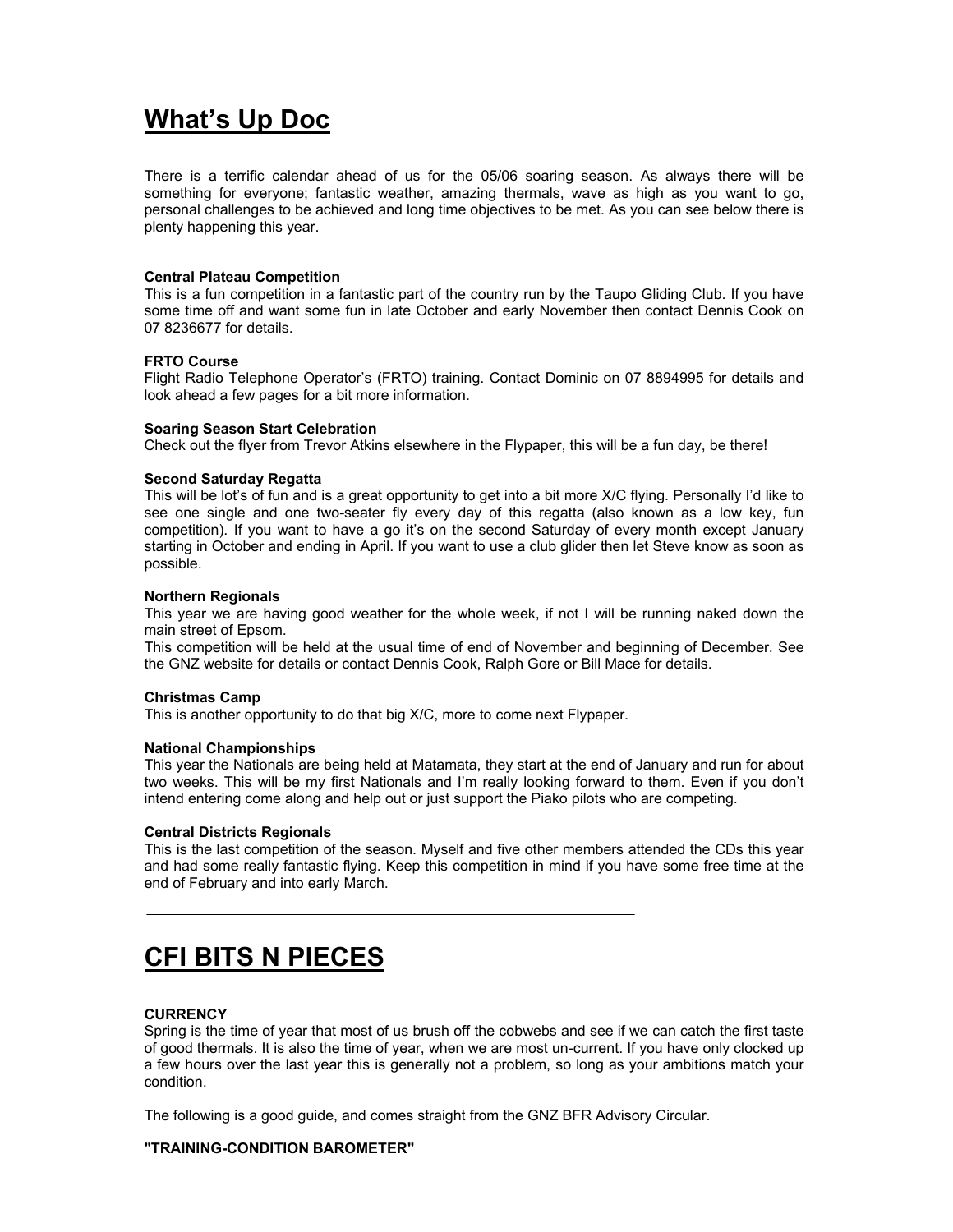### **HOURS / LAUNCHES in last 12 months**

- 25 35 More flying than this you are in good training!
- 20 30 You are likely to make elementary errors.
- 15 20 Be careful in adverse conditions; rain, wind>15kts, x/wind
- 10 10 If not flown for 3 mths *FLY WITH AN INSTRUCTOR*
- 5 5 Difficult conditions *FLY WITH AN INSTRUCTOR*

The best way to get on top of currency, is to just get out there and fly. Now that spring is upon us, the opportunities are getting better and better.

### **EVENTS**

There are a good number of upcoming events, courses etc. I am sure most of them will be showing up in other parts of this edition of Flypaper.

### **RADIO PROCEEDURES**

We are quite likely to be flying during at least part of the Walsh. Now is a good time to start brushing up on radio procedure. More to come on this in the next newsletter.

### **WEB SITE**

There is now a huge amount of information on the club and GNZ web sites that Trevor has built. Make the most of it and all the links. The amount of gliding stuff on the web is almost endless.

### **INCIDENTS**

There are some new forms in the caravan. They are much easier to complete than CAA 005 if you need one.

### **TOW ROPES**

The club has made up two GNZ single aero tow ropes that have one blue weave through them. They are the only ones that are legal, no matter what your personal views on them are. They are also the right length (min 50 metres)

No other tow ropes are to be used (see GNZ advisory circular).

**Safe flying** 

*Steve* 

### **FRTO Training Course**

The Waikato Aero Club will soon be holding an FRTO training course for student pilots (the flight radio telephone operator course). This will prepare pilots to sit the radio operator's exam which is required for the QGP rating and is also necessary if you want to fly in competitions or in controlled airspace.

The course will be run over one day, on Saturday the  $5<sup>th</sup>$  of November at the Waikato Aero Club. For further details and to register contact the Aero club on 07 8435655 or Dominic on 07 8894995.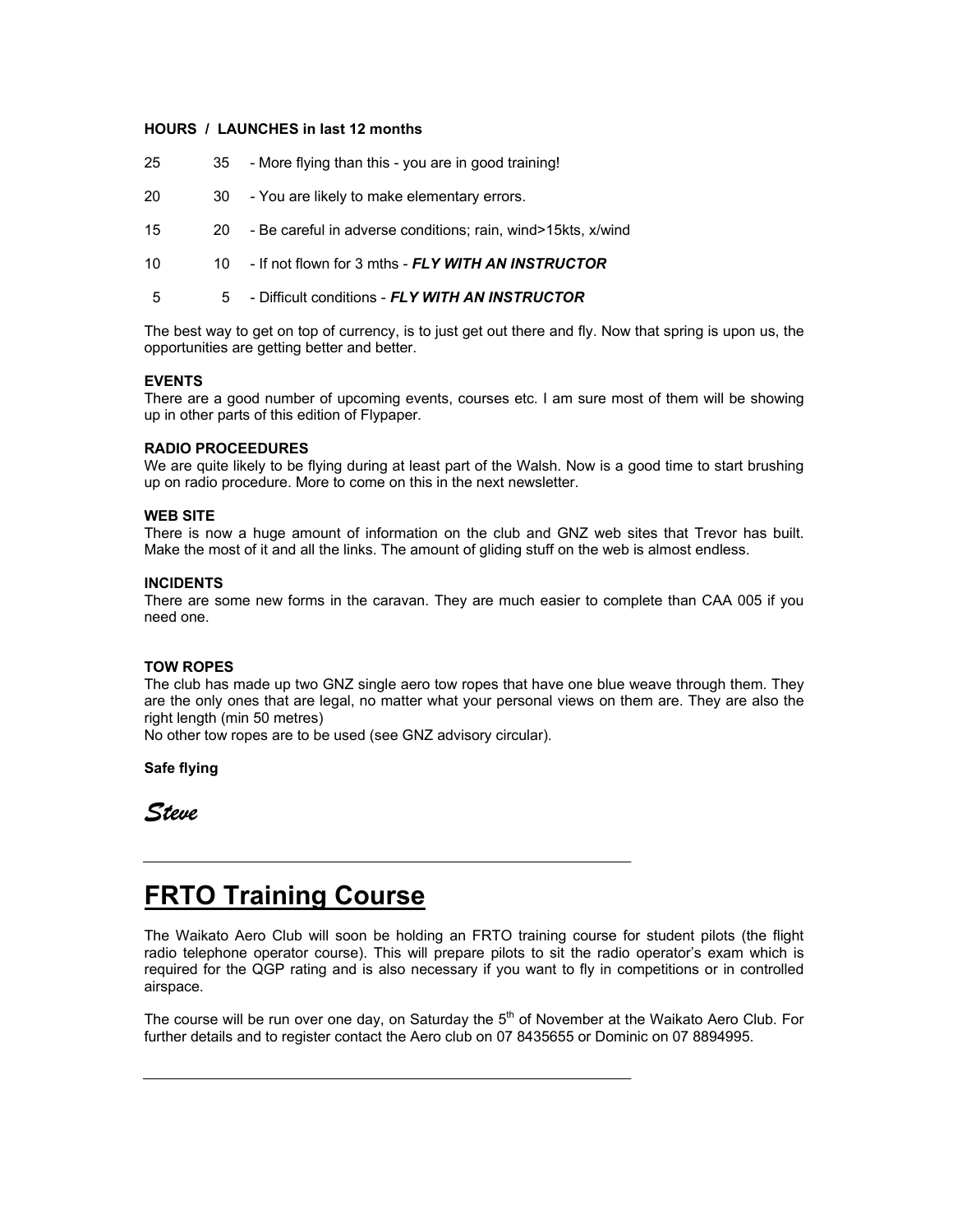## **Duty Roster**

| Day       | <b>Date</b> | <b>Tow pilot</b>    | Instructor   | Instructor    | <b>Duty Pilot</b> |
|-----------|-------------|---------------------|--------------|---------------|-------------------|
| Saturday  | 1-Oct       | D. Harding          | Pryce        | Shanks        | White             |
| Sunday    | 2-Oct       | <b>Tony Davies</b>  | Smith        | Rainer K.     | <b>Atkins</b>     |
| Wednesday | 5-Oct       | <b>Harold Oates</b> | Gore         |               |                   |
| Saturday  | 8-Oct       | <b>Nick Bowling</b> | Scholes      | Badger        | Howcroft          |
| Sunday    | 9-Oct       | R. Nicholson        | Gray         | Care          | Cook              |
| Wednesday | 12-Oct      | <b>Harold Oates</b> | Turney       |               |                   |
| Saturday  | 15-Oct      | A. McGregor         | Mason        | Care          | Powers            |
| Sunday    | 16-Oct      | <b>Tony Davies</b>  | <b>Brown</b> | Pryce         | McRae             |
| Wednesday | 19-Oct      | <b>Harold Oates</b> | Gore         | Turney        |                   |
| Saturday  | 22-Oct      | lan Hector          | Smith        | Davies        | A. Taylor         |
| Sunday    | 23-Oct      | <b>Tony Petch</b>   | Scholes      | Rainer K.     | <b>Beale</b>      |
| Monday    | 24-Oct      | G. Scholes          | Gray         | Gore          | Haigh             |
| Wednesday | 26-Oct      | <b>Harold Oates</b> | Mace         |               |                   |
| Saturday  | 29-Oct      | <b>Nick Bowling</b> | Pryce        | <b>Badger</b> | Van Vliet         |
| Sunday    | 30-Oct      | D. Harding          | Jeffrey      | Davies        | Shuttleworth      |
| Wednesday | 2-Nov       | <b>Harold Oates</b> | Gore         |               |                   |
| Saturday  | 5-Nov       | R. Nicholson        | Scholes      | Care          | Van der<br>Zanden |
| Sunday    | 6-Nov       | Shuttleworth        | Gray         | Rainer K.     | Hewitt            |
| Wednesday | 9-Nov       | <b>Harold Oates</b> | Shanks       |               |                   |
| Saturday  | 12-Nov      | A. McGregor         | Care         | Mace          | O'Brien           |
| Sunday    | 13-Nov      | <b>Tony Davies</b>  | Smith        | Jeffrey       | Stevens           |
| Wednesday | 16-Nov      | <b>Harold Oates</b> | Turney       | Gore          |                   |
| Saturday  | 19-Nov      | Tony Petch          | Mason        | <b>Badger</b> | Ritter            |
| Sunday    | 20-Nov      | lan Hector          | Scholes      | <b>Brown</b>  | Drayson           |
| Monday    | 21-Nov      |                     |              |               |                   |
| Tuesday   | 22-Nov      |                     |              |               |                   |
| Wednesday | 23-Nov      | <b>Harold Oates</b> | Mace         |               |                   |
| Thursday  | 24-Nov      |                     |              |               |                   |
| Friday    | 25-Nov      |                     |              |               |                   |

| Day       | Date   | <b>Tow pilot</b>    | <b>Instructor</b> | <b>Instructor</b> | <b>Duty Pilot</b> |
|-----------|--------|---------------------|-------------------|-------------------|-------------------|
| Saturday  | 26-Nov | <b>Nick Bowling</b> | Turney            |                   | Annabell          |
| Sunday    | 27-Nov | D. Harding          | Shanks            |                   | J.Hall            |
| Monday    | 28-Nov | R. Nicholson        |                   |                   |                   |
| Tuesday   | 29-Nov | <b>Tony Davies</b>  |                   |                   |                   |
| Wednesday | 30-Nov | <b>Harold Oates</b> | Mace              |                   |                   |
| Thursday  | 1-Dec  | <b>Harold Oates</b> |                   |                   |                   |
| Friday    | 2-Dec  | G. Scholes          |                   |                   |                   |
| Saturday  | 3-Dec  | <b>Tony Petch</b>   | Jeffrey           |                   | C Wine            |
| Sunday    | 4-Dec  | lan Hector          | Smith             | Rainer K.         | Reed              |
| Wednesdav | 7-Dec  | <b>Harold Oates</b> | <b>Shanks</b>     |                   |                   |
| Saturday  | 10-Dec | Nick Bowling        | Gray              | Davies            | Eccles            |
| Sunday    | 11-Dec | D. Harding          | Jeffrev           | Mace              | Bognuda           |